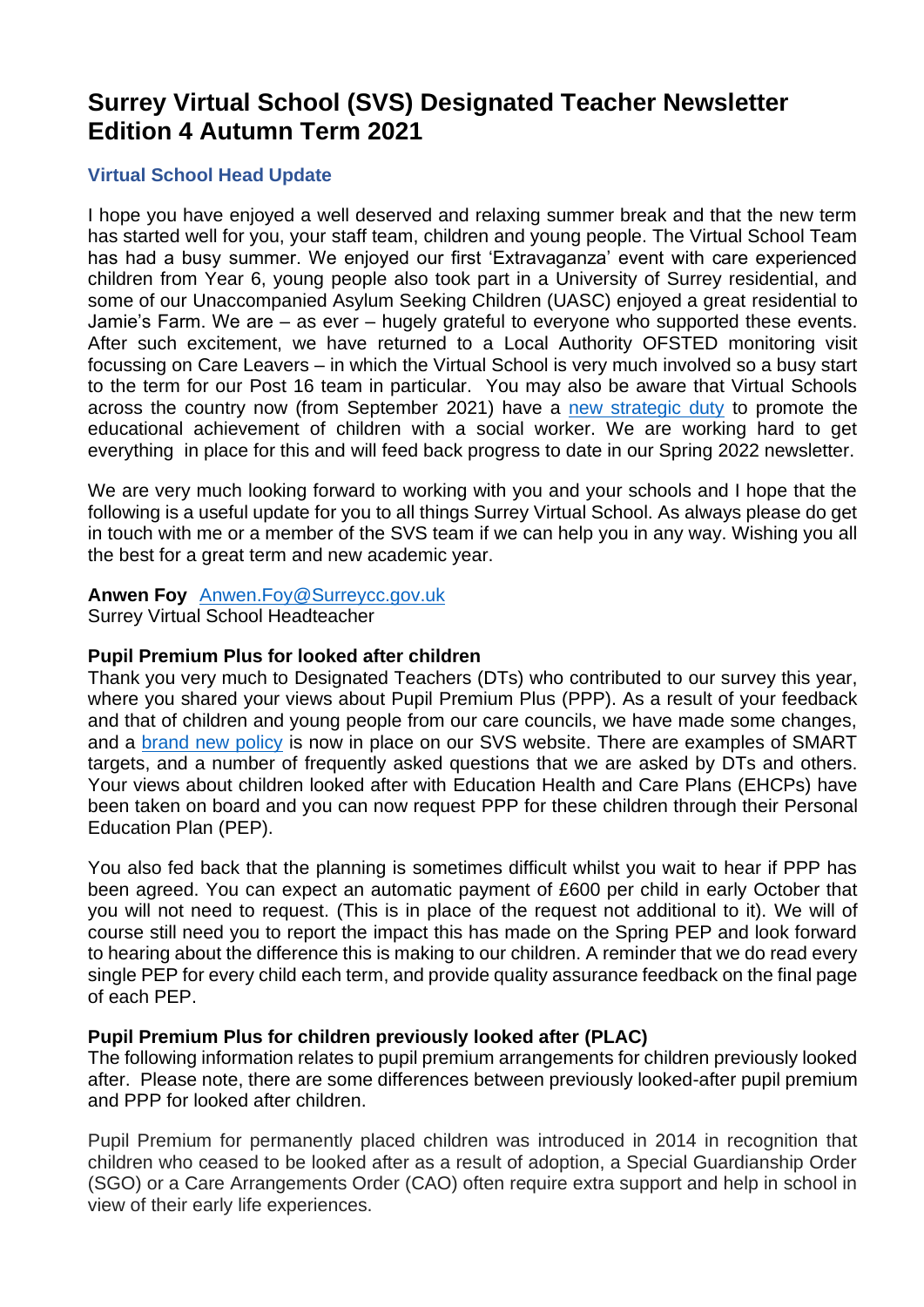Pupil Premium for Previously Looked-After children is available for children from Reception to Year 11 in state schools in England. Children in independent schools or home education may be eligible if their education is funded by the Local Authority.

Pupil Premium is currently £2,345 per year, per eligible pupil, and this is paid directly to the child's school rather than to the Virtual School. From April 2021, pupil premium allocations will be calculated based on the number of eligible pupils recorded by schools in their census in October 2020.

Surrey Virtual School has provided a letter to Surrey Adoption and the Family and Friends teams to share with Parents and Guardians of Surrey's previously looked after children. The letter explains Previously Looked After Children's (PLACs) eligibility for pupil premium and how to declare their child's PLAC status to their school.

If you would like further information on Pupil premium for Previously looked after children, please visit our website - Pupil premium - [Surrey County Council \(surreycc.gov.uk\)](https://www.surreycc.gov.uk/social-care-and-health/children-in-care/svs/young-people/plac/pupil-premium) or you can contact our Education Support Officer For Previously Looked-After Children.

#### **Ellie Bissell** [Ellie.Bissell@surreycc.gov.uk](mailto:Ellie.Bissell@surreycc.gov.uk)

Education Support Officer Children Previously Looked After

#### **School Admissions and looked after children**

We have worked with our colleagues in the Surrey Admissions team to update the Protocol for 2021/22 on the Processing of [In Year Admissions for Children in Care.](https://www.surreycc.gov.uk/__data/assets/pdf_file/0015/12363/Protocol-for-admission-of-children-in-care-2021-22-V1.pdf) Information regarding this has been sent to Headteachers. This explains the key processes that the Virtual School and the School Admissions team will follow to ensure the consistent, transparent and timely admission of children in care, and to ensure there is a clear and recognised process for handling applications across the local authority and its schools, which is in line with our statutory responsibilities. DTs may want to make sure that colleagues with responsibility for admissions are aware of the following from the protocol:

School Admissions will now refer Children in Care applications to the preference school within 3 working days [instead of 5 as previously];

- the preference school must tell School Admissions whether they are willing to admit the child within 7 school days of receiving the referral [no change];
- the child must be admitted within no more than 12 school days of the school receiving the initial referral from School Admissions [instead of 15 school days as previously], to ensure a placement is secured within a maximum of 15 school days [instead of 20 school days as previously].

#### **Supporting Transition**

#### **Summer 2021**

#### Summer Extravaganza (Year 5-8)

In August, we ran our first ever 'Summer Extravaganza' (initially for Year 6s transitioning into Year 7, then expanded to allow for increased capacity, designing at boosting the confidence and self-esteem of our care experienced young people (YP). Workshops including doggy therapy/agility, superhero mask-making and some music and theatre. It was a resounding success and very well-received so we will be looking to run that again next summer (or even before!) Many thanks to Cranleigh School for hosting us in their wonderful grounds.

#### **New Year 7 Transition Support**

I have, where known in July, contacted the Designated Teachers for most of our Year 7 cohort to make you aware of the Summer Term Progress and Attainment data for your new young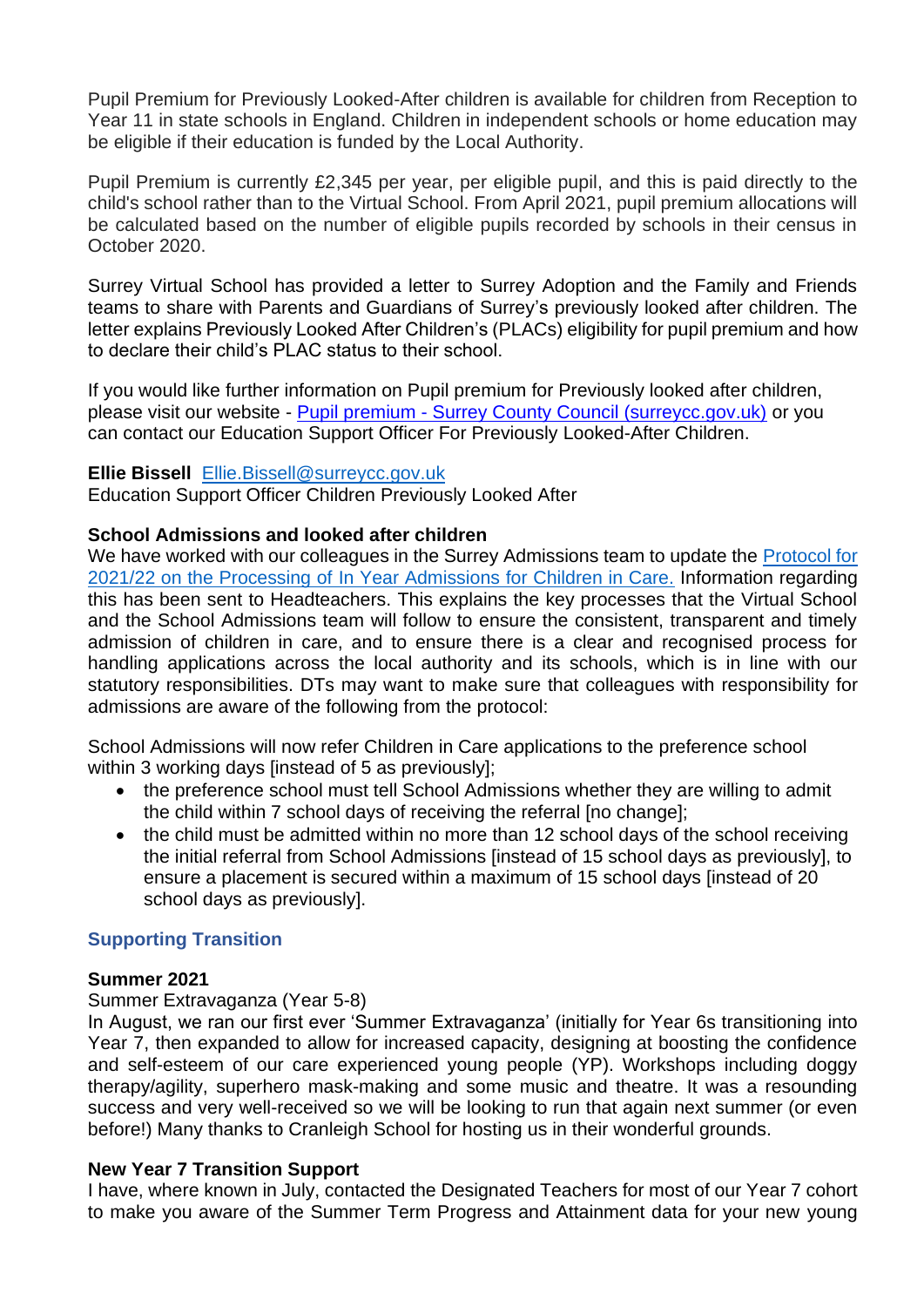people (YP). Where necessary, SVS are willing to fund an additional 15 hours academic or social/emotional/mental health support to help our YP settle at their new schools. This funding is to develop our transition work to mimic the longer-term transition support in place for Year 11 into 12. Your YP's Education Support Officer is the first point of contact for this additional funding or you can contact me directly (email address above). \*This funding is over and above this term's PP+ funding which is being paid directly to you school in the next few weeks.

# **Surrey University Widening Participation Residential Summer School (Year 9-11)**

25 YP (Y9-11) attended Surrey University's Widening Participation Summer Residential for 2 nights and 3 days where they experienced sample apprenticeship work, Engineering and Psychology sample lectures and a host of social activities. I went to visit on the second day and saw all the young people immersed in some wellbeing work and heard from the University's Student Ambassadors how well our YP were doing. This experience will not only be offered again next year but will roll out through this year offering Saturday schools, student mentors and other types of support.

# **Transition 2020-21 (and 2021-22) Year 11 into 12: 'Tartan in the Time of Covid'**

Last academic year we supported over 100 Year 11s in care (some 50% being new to care last academic year) make a successful post-16 transition. As you know from previous communications, this support varied from offering Functional Skills exams entries to tailored 1:1 careers coaching and everything in between. One way and another our Y11s will continue to be supported through this programme until February 2022 and through the work of our Post-16 Team onwards. Although we are still collecting exam results data, we are looking at around 25% of our cohort that achieved a Level 2 pass in English and maths and are also celebrating all other personal success stories such as those gaining ESOL qualifications or Level 1 passes. Our work with the new Year 11s (that began after Easter of Year 10) has continued over the summer and will continue in earnest throughout the year. Please look out for regular communications from me about this additional support – especially for any young person not making expected progress in their subjects (for any reason).

# **Research and Data**

# **How the PEP progress & attainment data is used**

Some of you will have attended previous CPD sessions on how we, in Surrey Virtual School use the Progress and Attainment data you enter into the PEPs each term. In short, please rest assured it is exceptionally well used and informs much of our work with individuals and different cohorts. I meet with the Education Support Officers (ESOs) regularly to discuss different year groups and individuals within the cohorts to ensure we are supporting schools to ensure our young people secure the best possible educational outcomes. Please do contact me if you'd like any further information on this.

## **Research Learning Community with 'What Works in Education for Children with Social Care.'**

This year we are working with the very well-respected 'WWCSC' organisation on research projects aimed at further supporting our current Year 5 and 6s. We welcome volunteers to be part of this research and will be analysing the summer term Progress and Attainment data to target specific young people. The project is led by a professor from Durham University and supported by NAVSH (National Association of Virtual School Headteachers).

# **Stacey McCabe** [Stacey.mccabe@surreycc.gov.uk](mailto:Stacey.mccabe@surreycc.gov.uk)

Assistant Head Teacher Progress Attainment & 'Surrey East Strategic Lead'

Designated Teachers will also be interested in reading **The Trauma and Attachment Aware** [Classroom](https://www.adoptionuk.org/news/the-trauma-and-attachment-aware-classroom) written by Rebecca Brooks is an Education Policy Advisor at Adoption UK, a former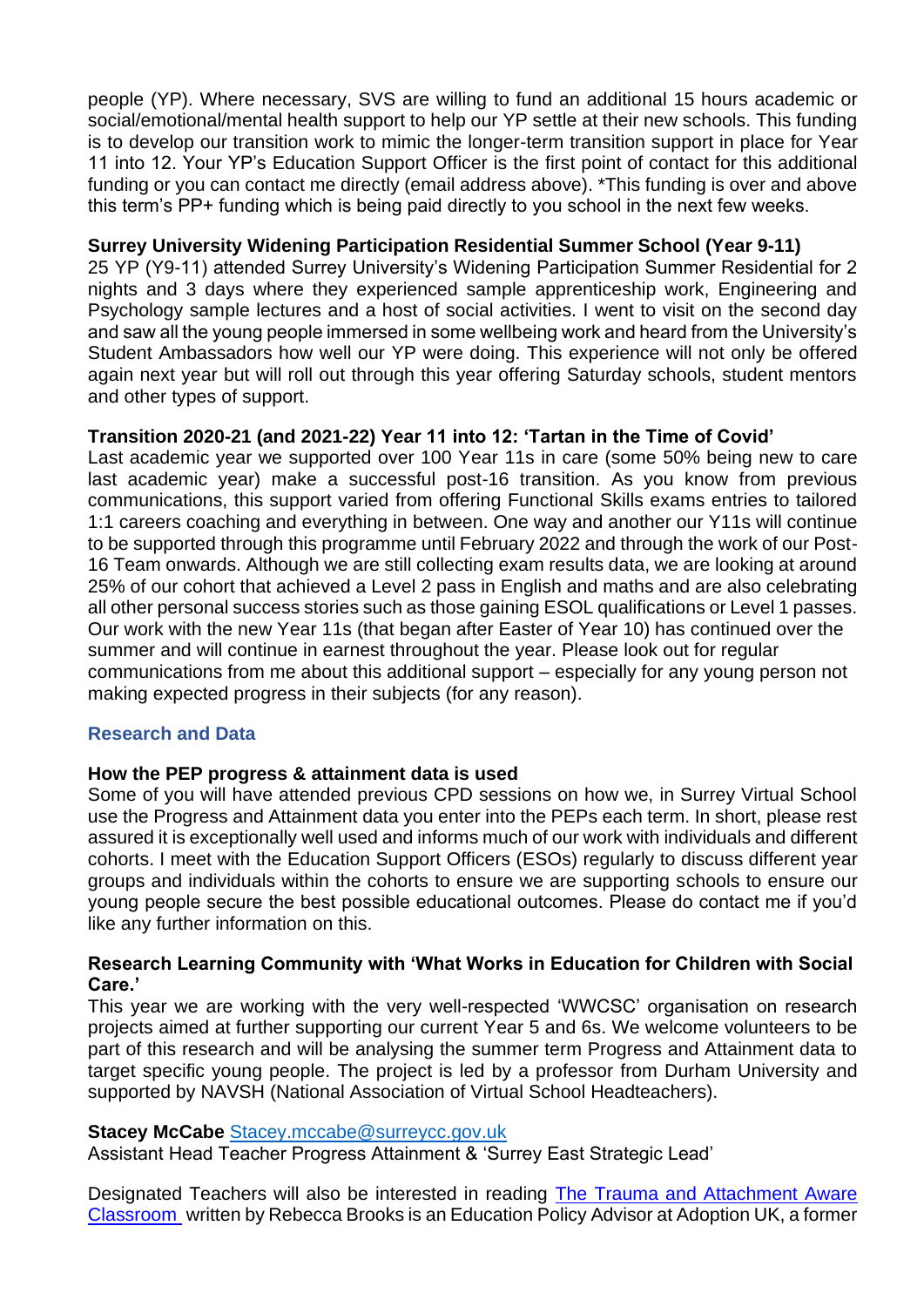secondary school teacher and foster carer. This book is about transitions and change for careexperienced young people in school.

# **Training and development for Designated Teachers**

Anna MacLean leads on our training offer for Designated Teachers (DTs), Social Workers, Personal Advisors, Foster Carers, Adoptive Parents and Special Guardians, and has been working hard to develop this further following our successful programme in 2020-21. Take a look at our website for our [Autumn term CPD training offer](https://www.surreycc.gov.uk/social-care-and-health/children-in-care/svs/events) with Spring and Summer term events soon to be advertised. Additional events will be added as the term progresses so we encourage you to regularly revisit the Training and Events tab and to keep an eye out for emails from the VS Admin Team.

The [Department for Education \(DFE\)](https://assets.publishing.service.gov.uk/government/uploads/system/uploads/attachment_data/file/683561/The_designated_teacher_for_looked-after_and_previously_looked-after_children.pdf) is clear about the responsibility of the DT to access regular training and ensure this is kept updated. '*A key part of the designated teacher's role is ensuring that they, and other school staff, have strong awareness, training and skills around the specific needs of looked-after and previously looked-after children and how to support them*.' (DFE 2018). We hope that you find this year's offer to be valuable and look forward to seeing you at one of our virtual events in the near future.

## **Language, labels and love in the care-experienced narrative**

This was the theme for our recent Surrey Virtual School (SVS) Autumn Term Conference 2021 where we will be joined by published author Kirsty Capes. As a care leaver, Kirsty is an advocate for better representation of care-experienced people in the media. She recently completed her PhD which investigates female-centric care narratives in contemporary fiction, under the supervision of 2019 Booker prize-winner, Bernardine Evaristo. Careless is her first novel.

At our conference, using her own journey and records, academic research and examples in fiction, literature and news media, Kirsty examined how language is used to story lookedafter children and care leavers. Language often reinforces negative stereotypes about care experienced young people and it is essential to recognise this, critically examine it and work to disrupt it through practice. She offered everyday practical solutions to overturn harmful language patterns and narratives.

At the end of October SVS sponsored a Writing Workshop with Kirsty Capes organised by our colleagues in the User Voice and Participation (UVP) team for care experienced young people.

# **Personal Education Plans (PEPs)**

#### **Surrey PEP Template**

This term you will notice a few small changes to our PEP templates:

- PEP deadlines for the academic year are now displayed prominently at the top of each page
- The targets page has been updated to enable better recording of a child's individual needs (see exemplification in our new Pupil Premium Plus policy)
- Year R is now included on the statutory school age PEP rather than the early years template
- The early years template has been fully updated (in consultation with settings) to more meaningfully record individual needs and learning targets of our youngest children.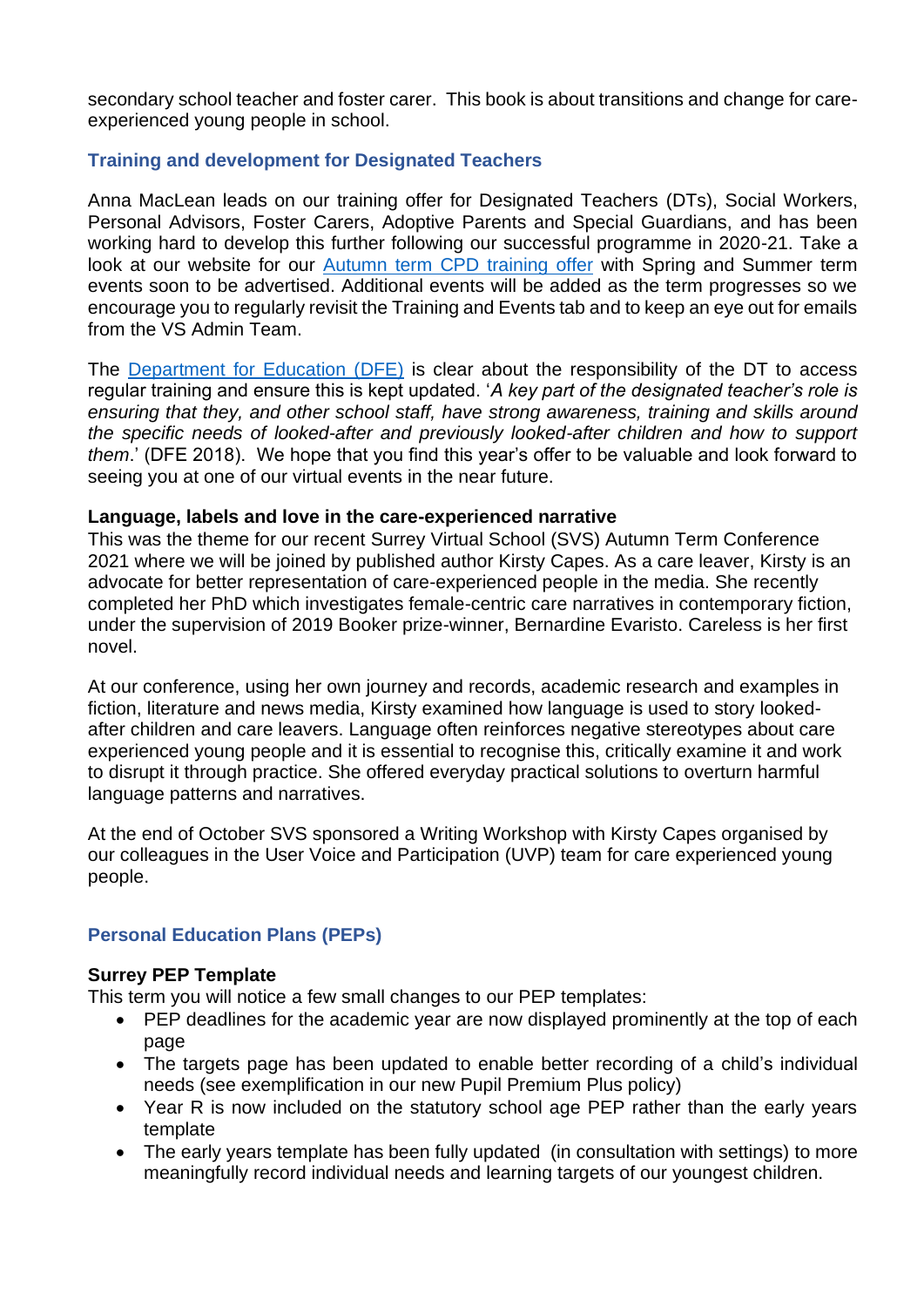Data supporting the continued improvements to quality and timeliness of PEPs including Early Years and Post 16 is available upon request

Feedback from quality assurance of Statutory School Age Person Education Plans for Summer 2021 focussed on 'The Big Five' Quality Assurance criteria as follows:

Fully Evidenced is Green, Not Evidenced is Red and Partially Evidenced is Amber

- 1. There is evidence that the Pupil Voice has been heard and is evident in the PEP planning. Green, 88.1%, Red, 3.9%, Amber, 2.9%
- 2. Short and long-term learning targets are included which are aspirational, challenging and SMART. They include detail on how and when it will be achieved and name the adults that will be responsible for actions. Green 77.8%, Red 5.0%, Amber 11.6%
- 3. There is evidence of updated attainment and progress data. Green 79.3%, Red 6.8%, Amber 7.7%
- 4. The review of the previous Learning targets demonstrates the use of the previous term of Pupil Premium Plus Grant spend and the impact it has had on learning (excluding new LAC) Green 83.3%, Red 3.6%, Amber: 1.9%
- 5. New Learning targets include the proposed use of the Pupil Premium Plus and how this funding will support the achievement of the Learning Objectives. Green 59.6%, Red 1.7%, Amber 2.4%

# **Strengths from Recent PEPS we have Reviewed:**

- 97% of Statutory School Age PEPs were completed in Summer 221 our best result ever. Thank you for your contribution to achieving this!
- More PEPs are demonstrating evidence of PPP spend. A reminder that this term (Autumn 2021) schools/education settings are being directly and automatically sent a PPP allocation. We will still need to see feedback on how this was spent and the impact it has made.
- Although the overall percentage of Progress and Attainment data submitted dropped this was largely due to schools being understandably cautious about submitting Teaching Assessment Guidance (TAG) for Year 11.

# **Areas for Development:**

- We continue to see some targets which are too generalised and nonspecific which may result in poorer progress being made by a child. Please see some examples of SMART targets on pages 9-15 of our new 2021 Pupil Premium Policy. There is also a focus on this in the bi-termly training for Social Workers and Designated Teachers.
- Whilst progress and attainment data is generally good for transition years and those years with statutory assessment, we are seeing a lack of current progress and attainment data in some other year groups such as Year 8 and Year 4. SVS uses data from all year groups to put appropriate interventions in place and therefore this data is crucial, especially where we are undertaking wider research into the best interventions for Looked After Children (LAC).

# **PEP deadlines**

Please complete all PEPs on Welfare Call by: Autumn Term: Friday 5 November 2021 Spring Term: Friday 11 February 2022 Summer Term: Friday 10 June 2022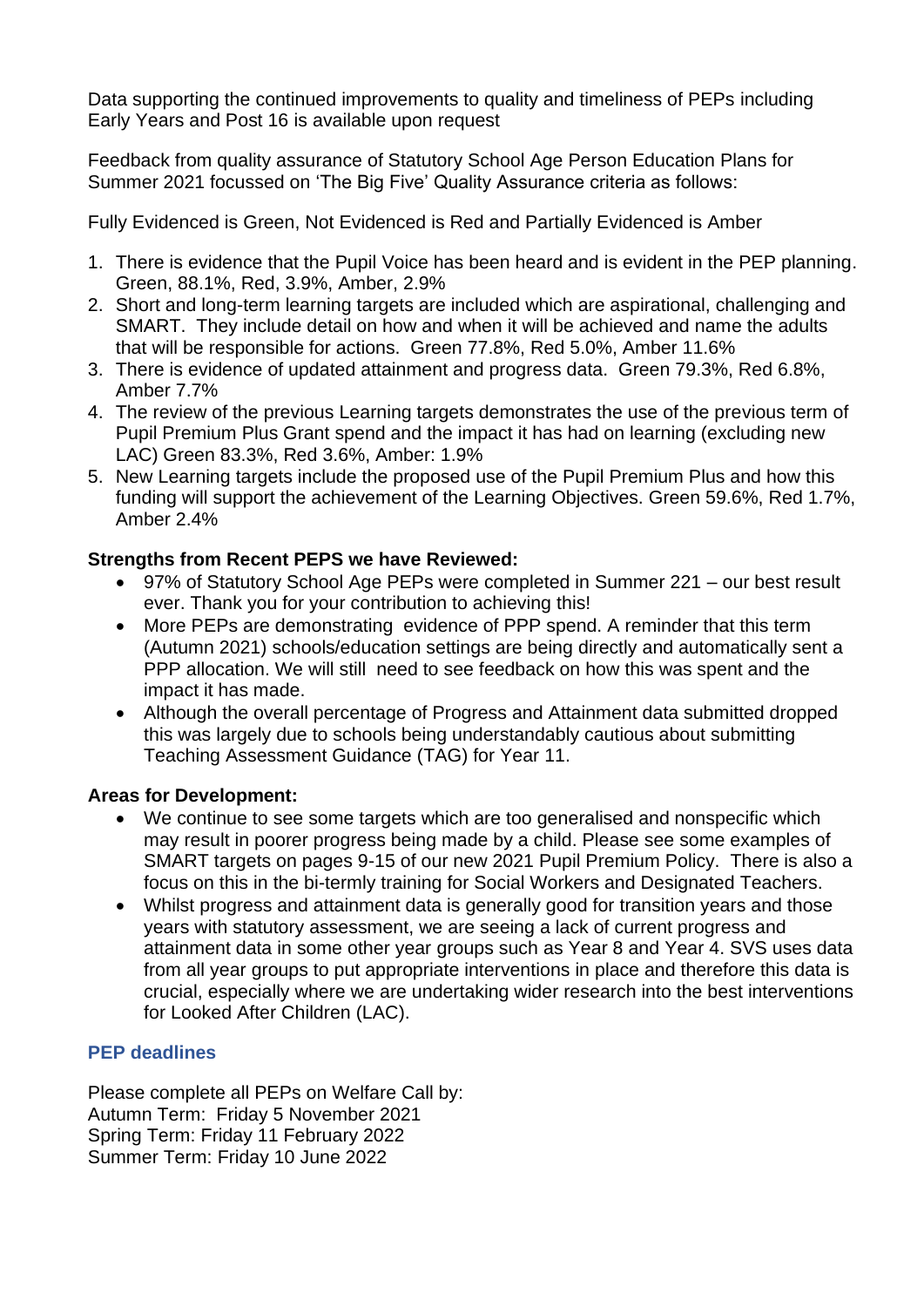#### **Feedback from the Quality Assurance of Post-16 Personal Education Plans – Summer Term 2021**

For the third term in a row, we have seen a reduction of Personal Education Plans (PEPs) audited as Red with only 8% of all PEPs falling into this category. Thank you for all your hard work in driving up the quality of our Post-16 PEPs!

As shown by the Table on Page 6, we have seen an increase in the number of new to care Post-16 learners since the end of the previous term. This has in turn increased the number of new to care or interim PEPs which do not always contain enough information to meet the Fully Evidenced (Green) criteria. We continue to work closely with our Social Workers, Personal Advisors and Designated Leads to ensure a detailed initial PEP is in place, and are pleased to see ongoing progress in this area. We have also seen a small increase in the number of PEPs not completed, again most notably due to an increase in new to care where it has not been possible to complete a PEP before the end of the academic year. In these cases, a number of initial PEPs are completed over the summer break with the Social Worker and Carer to ensure each Young Person (YP) has a support plan in place ahead of the new academic year.

Where Young People (YP) decline a PEP Post-18, the narrative for this is recorded on their PEP and the PEP is audited as Amber. This most commonly occurs in the Summer Term when an increased number of our YP turn 18 and therefore increases the number of Amber PEPs at the end of the academic year. At the end of the summer term, the number of Amber PEPs increased from 25% to 30% - a figure which we expect to see reduced by the end of this term. PEPs continue to be offered to all Year 13 YP (regardless of age), up until the end of the academic year and can continue to be offered Post-18, should a YP request this.

#### **Anna MacLean** [anna.maclean@surreycc.gov.uk](mailto:anna.maclean@surreycc.gov.uk)

Assistant Headteacher for Post-16, Unaccompanied Asylum Seeking Children (UASC) and CPD.

#### **Attendance summary for Surrey children in care**

Overall, absence increased in 2020/21 compared to the previous year, with an attendance rate of 90.1% recorded. Clearly COVID continued to influence attendance patterns, with a period of lockdown from December 2020 to March 2021. The Virtual School worked closely with carers, social workers and schools to maximise attendance and stability. We are delighted that overall, 35% of all looked-after pupils had 100% attendance during the autumn term, however, 21.6% had attendance which was below 90% and 11.6% below 80%. We have carefully tracked different groups of children throughout the year with overall attendance shown below.

Attendance for Surrey looked-after children 2020/21 Overall 90.1% In County 90.9% Out of County 89.2% Primary 95.8% Secondary 85.6% EHCP 88.6% SEN Support 89.8% No SEN 91.7%

Surrey Virtual School will be launching a new Attendance policy soon and will continue to monitor attendance closely, in partnership with Social Workers.